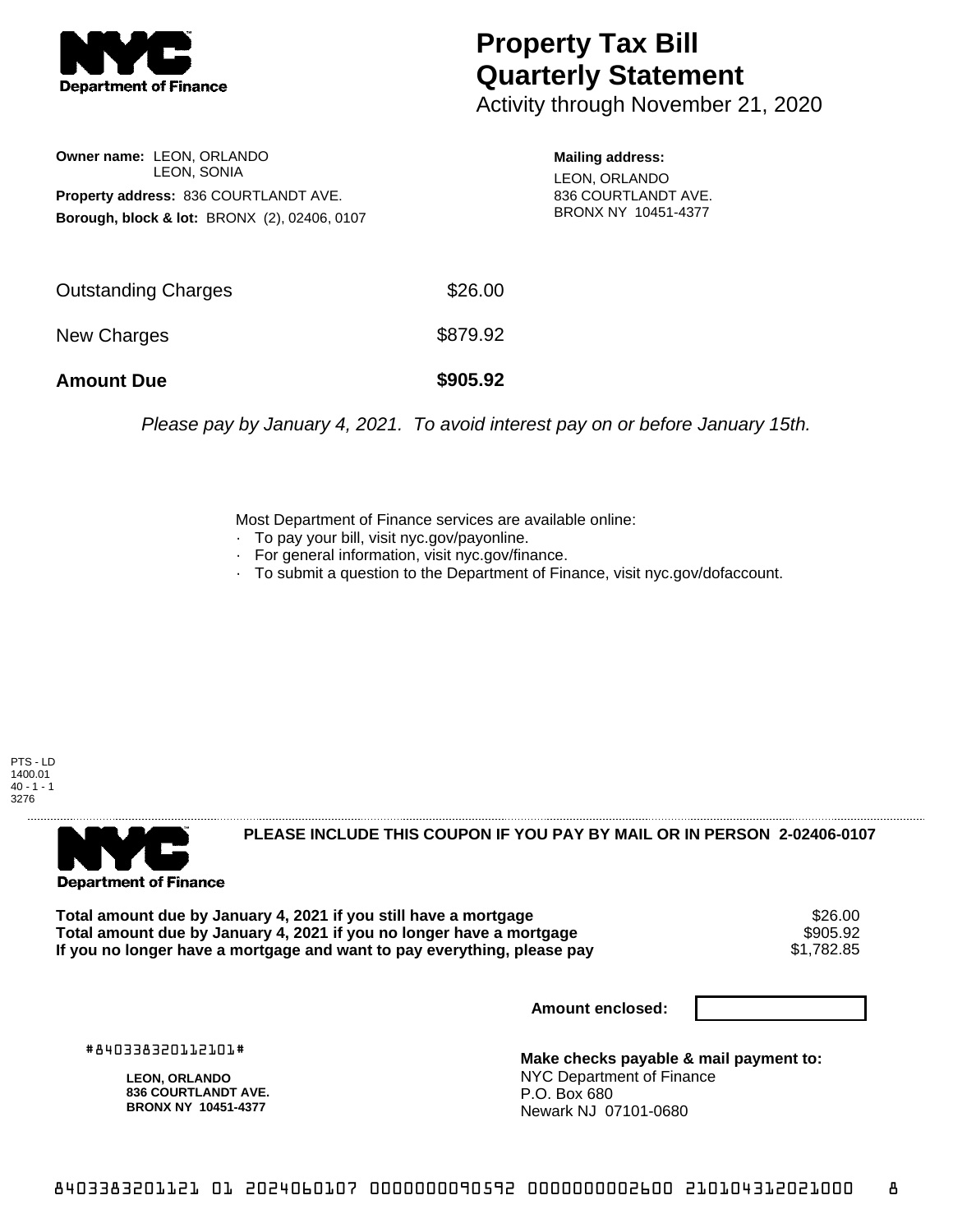

| <b>Billing Summary</b>                                                     | <b>Activity Date Due Date</b> |                     | Amount       |
|----------------------------------------------------------------------------|-------------------------------|---------------------|--------------|
| Outstanding charges including interest and payments                        |                               |                     | \$26.00      |
| <b>Finance-Property Tax</b>                                                |                               | 01/01/2021          | \$890.18     |
| <b>Adopted Tax Rate</b>                                                    |                               |                     | $$-10.26$    |
| <b>Total amount due</b>                                                    |                               |                     | \$905.92     |
| <b>Tax Year Charges Remaining</b>                                          | <b>Activity Date</b>          | <b>Due Date</b>     | Amount       |
| Finance-Property Tax                                                       |                               | 04/01/2021          | \$890.18     |
| Adopted Tax Rate                                                           |                               |                     | $$-10.26$    |
| Total tax year charges remaining                                           |                               |                     | \$879.92     |
| If you pay everything you owe by January 4, 2021, you would save:          |                               |                     | \$2.99       |
| How We Calculated Your Property Tax For July 1, 2020 Through June 30, 2021 |                               |                     |              |
|                                                                            |                               | Overall             |              |
| Tax class 1 - Small Home, Less Than 4 Families                             |                               | <b>Tax Rate</b>     |              |
| Original tax rate billed                                                   |                               | 21.1670%            |              |
| New Tax rate                                                               |                               | 21.0450%            |              |
| <b>Estimated Market Value \$829,000</b>                                    |                               |                     |              |
|                                                                            |                               |                     | <b>Taxes</b> |
| <b>Billable Assessed Value</b>                                             |                               | \$36,873            |              |
| Urban Dev. Act Proj.                                                       |                               | $-20,051.00$        |              |
| <b>Taxable Value</b>                                                       |                               | \$16,822 x 21.0450% |              |
| <b>Tax Before Abatements and STAR</b>                                      |                               | \$3,540.20          | \$3,540.20   |
| <b>Annual property tax</b>                                                 |                               |                     | \$3,540.20   |
| Original property tax billed in June 2020                                  |                               |                     | \$3,560.72   |
| <b>Change In Property Tax Bill Based On New Tax Rate</b>                   |                               |                     | $$-20.52$    |

Please call 311 to speak to a representative to make a property tax payment by telephone.

For information about the interest rate charged on late payments, visit nyc.gov/taxbill.

## **Home banking payment instructions:**

- 1. **Log** into your bank or online bill pay website.
- 2. **Add** the new payee: NYC DOF Property Tax. Enter your account number, which is your boro, block and lot, as it appears here: 2-02406-0107 . You may also need to enter the address for the Department of Finance. The address is P.O. Box 680, Newark NJ 07101-0680.
- 3. **Schedule** your online payment using your checking or savings account.

## **Did Your Mailing Address Change?**

If so, please visit us at **nyc.gov/changemailingaddress** or call **311.**

When you provide a check as payment, you authorize us either to use information from your check to make a one-time electronic fund transfer from your account or to process the payment as a check transaction.